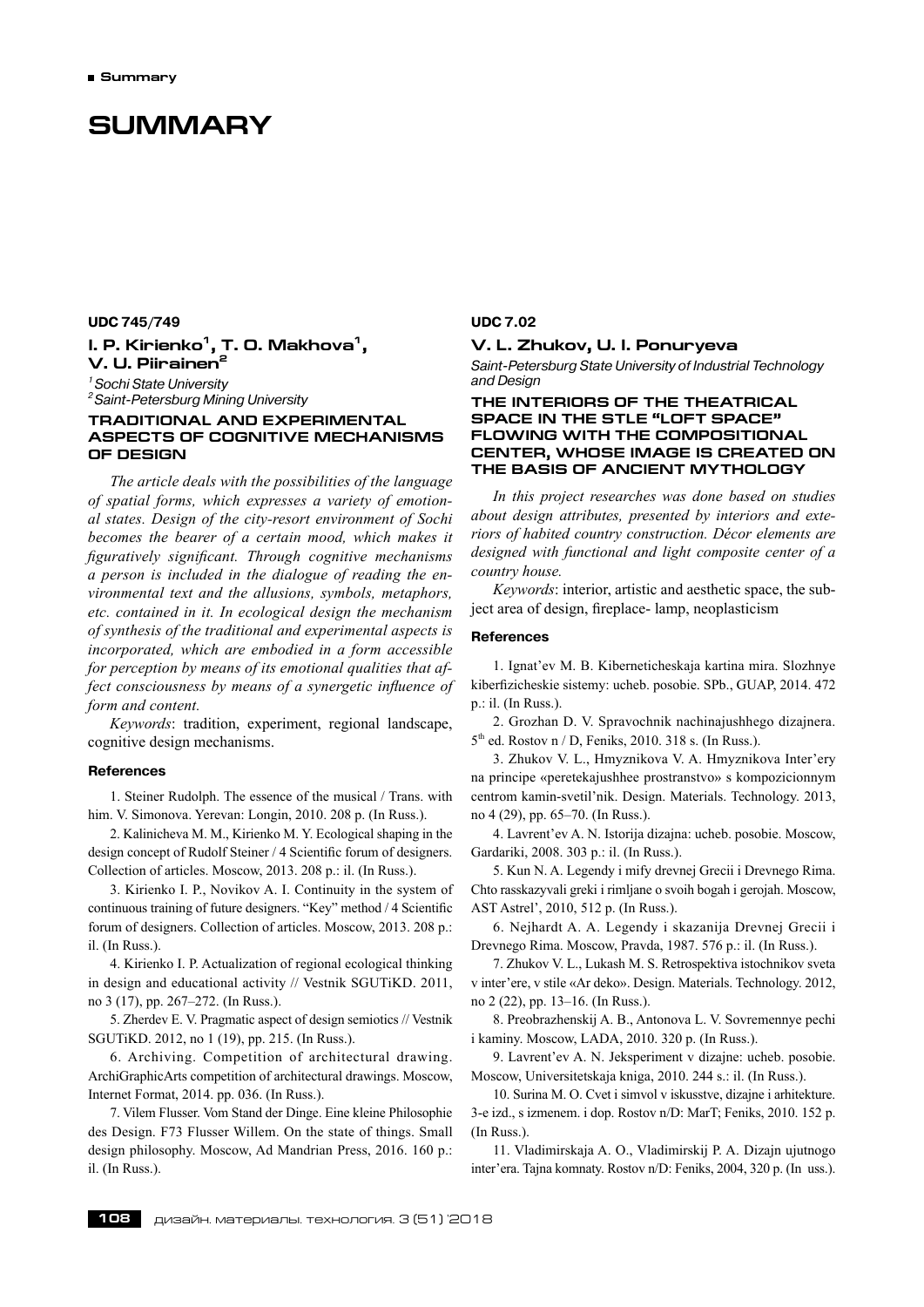#### **UDC 7+687.1**

### **O. V. Budnikova, I. A. Zhukova, O. N. Dieva**

*Saint-Petersburg State University of Technology and Design*

#### **GRAPHICS AND ART DESIGN IN MEN'S SUIT AS MARKERS OF TIME AND SPACE**

*The article examines the processes of development of the information component of the male costume through the body decor and clothing. Graphics and decoration are viewed from a historical perspective. Special attention is paid to modern markers: traditional symbols and text messages included in the costume composition. Some cultural meanings of the postmodern era are also analyzed, as well as the compositional and coloristic features of text compositions in the male costume reflecting them. It is concluded that the increased information content of a modern male costume is caused by the desire to position oneself as a subject of dialogical communication.*

*Keyword*: graphics, painting, tattoo, font composition, aesthetics of the male costume, inscriptions on clothes, art design.

#### **References**

1. Biedermann G. encyclopedia of symbols: per with him. / Ls. ed. and Preface. Sventsitsky I. S. Moscow, Respublika, 1996. 335 p. (In Russ.).

2. Encyclopedia of symbols, signs, emblems / auth.‑comp. In Andreeva et al.: Ltd. Ed. Astrel: MYTH: LLC Ed. AST, 2002. 556 p. (In Russ.).

3. Budnikova O. V. costume Art: history and modernity: textbook/O. V. Budnikova; South-Zap. state UN-T.-Kursk, 2013. 252 p. (In Russ.).

4. Dal VI Dictionary of the Russian language. Modern version. Moscow, EKSMO-Press, 2001, 736 p. (In Russ.).

5. Kokovkin A. Y. Coptic fabric: the experience of the symbolic interpretation of the images / Thesis in the form of scientific report on competition of a scientific degree of doctor of arts. SPb., 1996. 38 p. (In Russ.).

#### **UDC 7.013, 74, 7.01:51–7**

#### **B. F. Ivanov, N. L. Belay**

*Saint Petersburg State University of Industrial Technologies and Design*

### **RELATIONSHIP BETWEEN THE GOLDEN SECTION, EXPECTATION, MEDIAN AND MODES IN AESTHETIC PREFERENCES**

*It is established that, contrary to Fechner's widely known statement, not only the "golden" rectangle is aesthetically attractive. Also aesthetically attractive is the rectangle that makes up half the square. The connection*

*between the golden section, the mathematical expectation and the median of the random variable X,named "the height of the horizontally oriented rectangle drawn by the respondent", is found.*

*Keywords*: golden section, Fechner experiment.

#### **References**

1. Iskusstvometriya: Metody tochnykh nauk i semiotiki. / Sost. i red. Yu. M. Lotmana, V. M. Petrova; Predisl. Yu. M. Lotmana; Poslesl., V. M. Petrova. Izd. 4‑e. Moscow, LIBROKOM, 2009. 368 p. (In Russ.).

2. Mario Livio. φ — Chislo Boga. Zolotoe sechenie formula mirozdaniya. Moscow, AST, 2015, 425 p. (In Russ.).

3. Holger Hӧge. The Golden Section Hypothesis — its last Funeral // Empirical Studies of the Arts, 1997, Vol. 15, no 2, pp. 233–255.

4. Phil A. Russell, Testing the Aesthetic Significance of the Golden- Section Rectangle. / Phil A. Russell // Perception, 2000. Vol. 29, no 12, pp. 1413–1422.

5. John G. Benjafield. The golden section and American psychology, 1892–1938. Journal of the Behavior Sciences, 2010, vol. 49, is. 1, pp. 52–71.

6. Cristopher D. Green. How to Find Refutations of the Golden Section without Really Trying. / Cristopher D. Green // Empirical Studies of the Arts, 2012, vol. 30, no 1, pp. 115–122.

7. Stone L. A., Collins L. G. The Golden Section Revisited: A Parametric Explanation. American Journal of Psychology, 1965, vol. 78, pp. 503–506.

8. Petrov V. M. Kolichestvennye metody v iskusstvoznanii: ucheb. posobie dlya vysshey shkoly. Moscow, Akademicheskiy Proekt, Fond «Mir», 2004, 432 p. (In Russ.).

9. Kovalev F. V. Zolotoe sechenie v zhivopisi. Moscow, RIPkholding, 2013, 192 p.

10. Lotman Yu., Nikolaenko N. «Zolotoe sechenie» i problemy vnutrimozgovogo dialoga. Dekorativnoe iskusstvo SSSR, 1983, no 9, pp. 31–34. (In Russ.).

11. Radzyukevich A. V. K voprosu o nauchnom izuchenii proportsiy v arkhitekture i iskusstve. Polzunovskiy vestnik, 2014, no 1, pp. 159–164. (In Russ.).

12. Kremer N. Sh. Teoriya veroyatnostey i matematicheskaya statistika.: ucheb. dlya vuzov. Moscow, YuNITI–DANA, 2002, 543 p. (In Russ.).

13. Zaks L. Statisticheskoe otsenivanie: monografiya / per. s nem. Moscow, Statistika, 1976, 598 p. (In Russ.).

#### **UDC 7.012:004.92**

# **T. V. Usataya, D. Y. Usatiy, L. V. Deryabina**

### *Nosov Magnitogorsk state technical university* **CONTEMPORARY APPROACHES AND TRENDS IN DESIGN**

*The article has considered the fundamental terms interconnected with modern design: design, types of design,*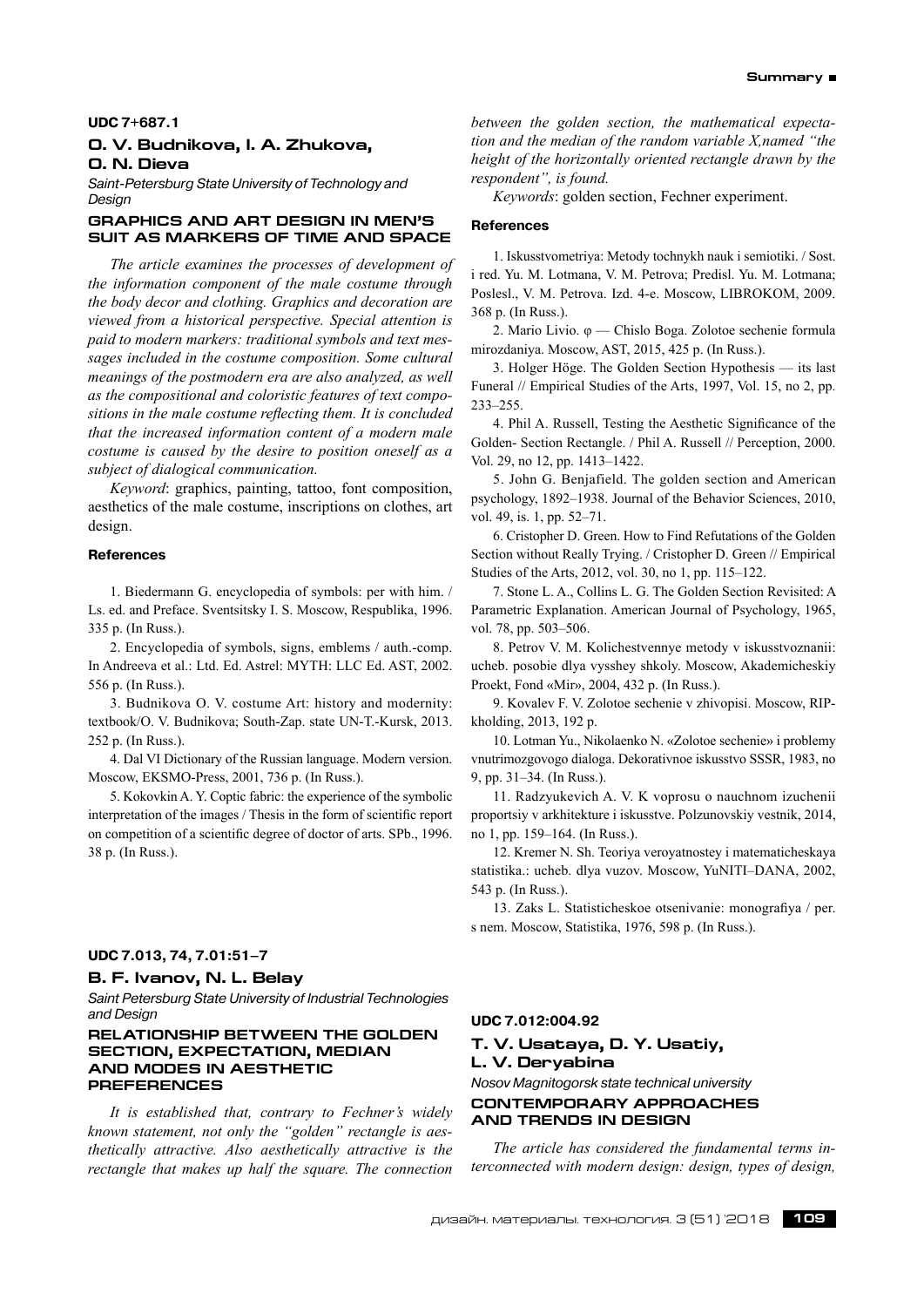*graphic design, current trends and the trends in graphic design, among which there are animated live logos, emotional typographics, unique illustration, line art, 3D design, collage, design in social networks and in the mobile device software applications. The basis of the above mentioned approaches in the design are computer graphics and IT-technologies.*

*Keywords*: design, approaches of current design, graphic design, trends in graphic design, artistic design, computer graphics.

#### **References**

1. Puras I. YU. Sovremennye trendy v graficheskom dizajne // Biznes i dizajn revyu. 2016. T. 1. № 2. S. 8. (In Russ.).

2. Rend P. Dizajn: forma i haos [per. s angl. I. Foronova]. M.: Izd-vo Studii Artemiya Lebedeva, 2017. 244 s. (In Russ.).

4. Usataya T. V., Proektirovanie: osnovnye kategorii i terminy / Usataya T. V., Deryabina L. V., Usatyj D. YU., Deryabin A. A.: uchebnoe posobie. Ehlektronnoe izdanie. M.: FGUP NTC «INFORMREGISTR», 2016. № gos. registracii — 0321603697. (In Russ.).

5. Usataya T. V., Deryabina L. V., Usatyj D. YU., Proektirovanie: Sushchnost', struktura, funkcii / Usataya T. V., Deryabina L. V., Usatyj D. YU., Reshetnikova E. S., Svistunova E. A.: monografiya. — Ehlektronnoe izdanie. M.: FGUP NTC «INFORMREGISTR», 2017. № gos. registracii — 0321702072. (In Russ.).

6. Usataya T. V. Razvitie hudozhestvenno-proektnoj deyatel'nosti v processe professional'noj podgotovki studentov universiteta. avtoref…kand. ped. nauk. Magnitogorsk, 2004. 24 s. (In Russ.).

7. Reshetnikova E. S. Komp'yuternaya grafika v dizajne i proektirovanii / Reshetnikova E. S., Usataya T. V., Usatyj D. YU.// Arhitektura. Stroiotel'stvo. Obrazovanie, 2015. № 2 (6). S. 194–202. (In Russ.).

8. Usataya T. V., Deryabina L. V., Kochukova O. A. Trekhmernoe komp'yuternoe modelirovanie v dizajne i proektirovanii // Arhitektura. Stroitel'stvo. Obrazovanie, 2016. № 1 (7). S. 61–68. (In Russ.).

9. Reshetnikova E. S., Deryabina L. V., Usataya T. V., Svistunova E. A. Komp'yuternaya grafika v mashinostroenii // Mezhotraslevoj institut Nauka i obrazovanie, 2014. № 6. S. 60–63.

10. Trendy v dizajne 2017. Available at: http://telegraf.design (accessed 7.04.2018).

11. Rajn Hembri. Graficheskij dizajn, per. s angl. A. V. Bankrashkova. M.: AST: Astrel', 2008. 192 s. (In Russ.).

12. Chto takoe ajdentika. Available at: http://say-hi.me/design (accessed 7.04.2018).

13. Usataya T. V., Deryabina L. V. Dizajn-proektirovanie ehlementov firmennogo stilya kafedry // Mekhanicheskoe oborudovanie metallurgicheskih zavodov, 2015. № 2 (5). S.64–69. (In Russ.).

### **UDC 7.011+1**

### **V. L. Zhukov, O. Sautkina**

*Saint-Petersburg State University of technology and design*

**INNOVATIONS ECLECTICISM OF SYMBOLISM AND POST-IMPRESSIONISM IN THE SYSTEM SPACE DOMAIN OBJECTS OF DESIGN OF CONTEMPORARY INTERIORDESIGN CLUSTER- "LOOKING INTO THE UNKNOWN" ODILON REDON**

*Philosophy, Visual patterns of cognitive information dynamic systems, database knowledge, expert systems, artistic and stylistic and compositional arrangement Historicism in retro-design concepts in realization of the design decisions in designing and creating images of modern interiors in the style of post-impressionism*

*Keywords*: retro design, Visual cognitive information systems, symbolism, post-impressionism, anthroposophy.

#### **References**

1. Kamaev V. A. Abdukciya i metod Sokrata Tr. Mezhdunarodnogo Kongressa po intellektual'nym sistemam i informacionnym tekhnologiyam «IS-IT 11». Nauch. izd. v 4‑h tomah. Moscow, Fizmatlit, 2011, vol. 1. pp. 277–281 (In Russ.).

2. Ignat'ev M. B. Kiberneticheskaya kartina mira. Slozhnye kiberfizicheskie sistemy: ucheb. posobie / predisl. akad. RAN S. V. Emel'yanova. 3‑e izd., pererab. i dop. SPb., GUAP, 2014. 472 p.: il. (In Russ.).

3. YAcenko N. E. Obshchestvovedcheskij slovar'. 3‑e izd., ispr. i dop. SPb., Lan', 2007. 704 p. (Mir kul'tury, istorii i filosofii). (In Russ.).

4. Alifov A. A. Edinyj zakon nezhivyh i zhivyh sistem. Tr. Mezhdunarodnogo Kongressa po intellektual'nym sistemam i informacionnym tekhnologiyam «AIS-IT 10». Nauch. izd. v 4‑h tomah. Moscow, Fizmatlit, 2010, vol. 1. pp. 7–14. (In Russ.).

5. Alyushin A. L., Knyazeva E. N. Tempomiry: Skorost' vospriyatiya i shkaly vremeni. Izd. 2‑e. Moscow, Izdatel'stvo LKI, 2012. 240 p. (In Russ.).

6. Kassu Zh., Bryunel' P., Klodon F. i dr.. EHnciklopediya simvolizma: ZHivopis', grafika i skul'ptura. Literatura. Muzyka / ZH. Kassu,; Nauch. red. i avt. poslesl. V. M. Tolmachyov; Per. s fr. Moscow, Respublika, 1999. 429 p.: il. (In Russ.).

7. Soesman Al'bert (1914–2007). Dvenadcat' chuvstv. Vrata dushi: vvedenie v antroposofiyu / per. s nem. Mariny Rykinoj i Il'i Akulenko. SPb., Demetra, 2013. 256 p. (In Russ.).

8. Zhukov V. L. Process restavracii ob"ektov dizajna, kak kriticheskoe sostoyanie dinamicheskoj sistemy. Design. Materials. Technology. 2014, no 1. (In Russ.).

9. Zhukov V. L. O yavleniyah dopolnitel'nosti (neseparabelbnosti) v teorii dizajna. Design. Materials. Technology. 2015, no 3 (In Russ.).

10. Kos'kov M. A. Predmetnyj dizajn (teoriya): monogr. SPb., L,GU im. A. S. Pushkina, 2012. 320 p. (In Russ.).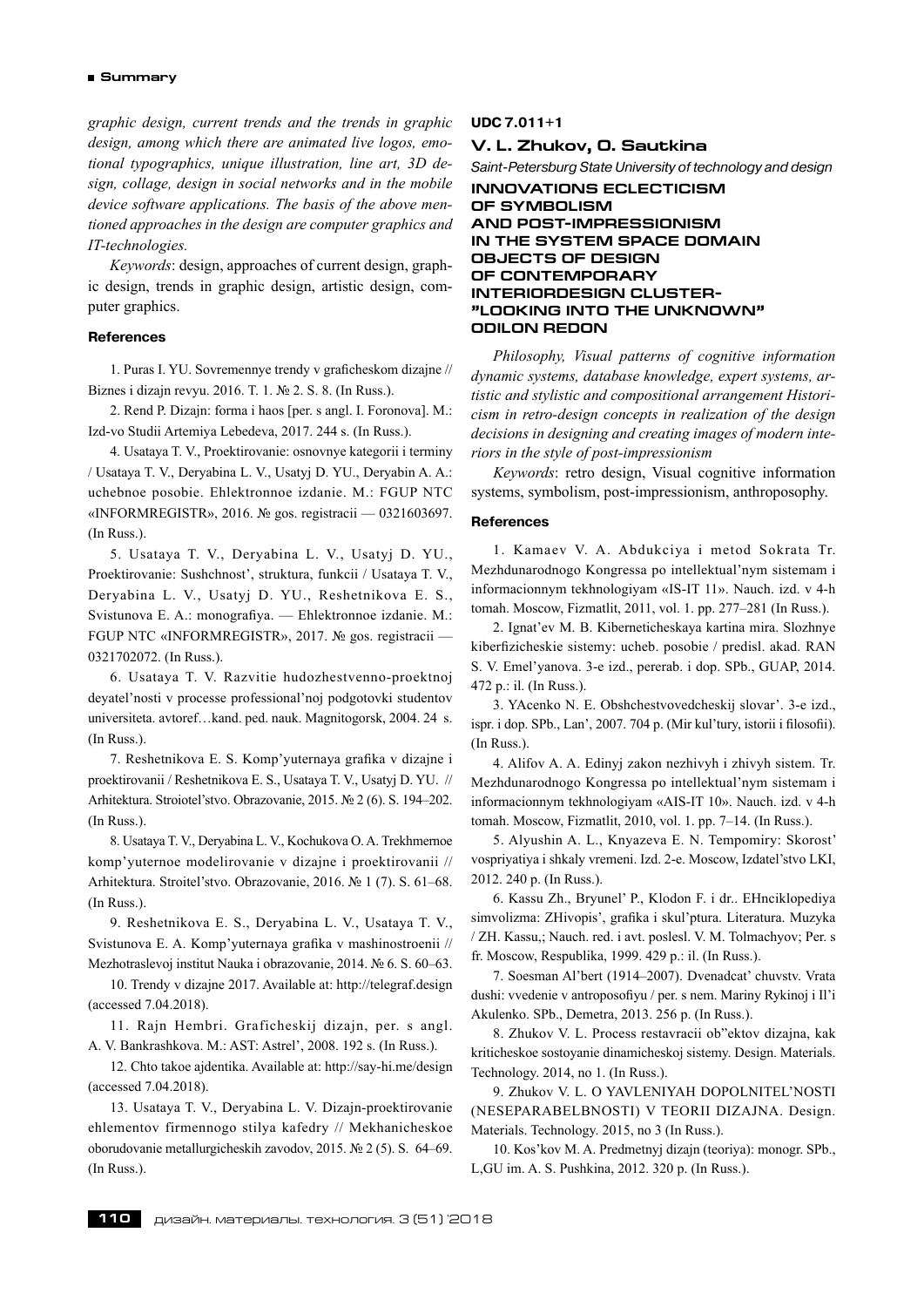11. Runge V. F., Manusevich Yu. L. EHrgonomika v dizajne sredy: ucheb. posobie Moscow, Arhitektura-S, 2009. 328 p.: il. (In Russ.).

12. Zhukov V. L., Polyakov V. I., Hmyznikova V. A. Issledovanie vizual'nyh informacionnyh sistem i modulej v predmetnoj oblasti ob"ektov dizajna, predstavlennyh klasterom maloj arhitekturnoj plastiki. Design. Materials. Technology. 2013, no 4 (29), pp. 27–33. (In Russ.).

### **UDC 7+687**

# **O. V. Budnikova1, I. A. Zhukova2, O. N. Dieva1, I. V. Fedotova3**

<sup>1</sup> Southwest state university, Kursk <sup>2</sup> Saint-Petersburg State University of technology *and design*

3  *Moscow State University of technologies and managements of K. G. Razumovsky (First Cossack university)*

#### **DESIGN AS A SYNTHESIS OF ART AND SCIENCE IN MODERN EDUCATION**

*Design is a unique sphere of culture, where everyone is given the opportunity to reveal their talent and develop their abilities, to determine the individual style of creativity, to acquire a high level of technical and theoretical knowledge.*

*Technologies that stimulate independent creativity of students, where creativity acts as a specific human property, simultaneously generated by the needs of the emerging metaculture and forming the culture itself, are of particular importance in the practice of modern education.*

*Considering design as a synthesis of art, science and education, we define its structure, which includes artistic activity as the ability to implement the idea by artistic means; project activity, which involves designing situations and creating models of the proposed objects; technological activity — the possession of various types of technological methods and materialization of an idea or project and psychological and pedagogical activity, through which traditional techniques, knowledge and skills are transmitted, the educational impact of culture on a person is realized, the concept of harmonization of the world is formed.*

*Keywords*: design, modern education, culture, creativity, project activity, artistic thinking, imagination, technology, innovation, costume design.

#### **References**

1. Budnikova, Olga Vladimirovna Formation of artistic culture of students-designers: methods and technology: monograph / South-Zap. state UN-T.-Kursk, 2014. 118 p. (In Russ.).

2. Suit. Theory of artistic design [Text]: textbook / edited by T. V. Kozlova; Moscow textile University. A. N. Kosygina. — M.: MGTU im. A. N. Kosygina, 2005. 382 p. (In Russ.).

3. Runge VF. History of design, science and technology / Runge VF: textbook. Publication in two books. Book 1. M.: Architecture-C, 2008. 368 p. (In Russ.).

#### **UDC 75.03**

#### **V. V. Gorbunova**

*Saint-Petersburg Stieglitz State Academy of Art's and Design*

### **SELF-PORTRAITS BY A. I. LACTIONOV IN THE MIRROR OF ART CRITICISM**

*In this article, the author refers to the portrait genre of A. I. Laktionov, in particular to self-portraits created from the 1940s to the 1970s. Self-portrait for the artist is a way of self-exploration and reflection of the attitude at different stages of the creative path. In the literature, this aspect of AI Laktionov's work is insufficiently illuminated. The author analyzes the most significant works through which the artist was able to reflect not only the creative method based on a thorough study of the traditions of realistic art and painting of old masters, but also the contradictory nature of the artist at different stages of his work.*

*Keywords*: A. I. Laktionov, Soviet painting, portrait genre, self-portrait, art criticism.

#### **References**

1. Stenogramma zasedaniya sektsii po osuzhdeniyu vystavki khudozhnikov Viktorova, Gritsay, Laktionova, Shepelyuka, Shcherbakova, 2 marta 1948 g., s. 81//OR GTG. F. 59. Еd.khr. 199. MOSSKH. (In Russ.).

2. Osipov D. M. Aleksandr Laktionov. M.: Sov. khudozhnik, 1968. 3. Stenogramma zasedaniya sektsii po osuzhdeniyu vystavki khudozhnikov Viktorova, Gritsay, Laktionova, Shepelyuka, Shcherbakova, 2 marta 1948 g., s. 81//OR GTG. F. 59. Еd.khr. 199. MOSSKH. (In Russ.).

4. Yagodovskaya A. Chto vidit khudozhnik// Tvorchestvo № 3, 1958, s. 12.

5. Individual'nyye otzyvy posetiteley vystavki «40 let Oktyabrya», 7 marta 1958, s. 268//OR GTGF. 21, op. 1, D. 20. (In Russ.).

6. Laktionov A. I. Zhizn' — istochnik vdokhnoveniya khudozhnika./ sb. Khudozhnik i sovremennost'. Yezhegodnik AKH SSSR. — 1961. Moscow, Izd-vo AKH SSSR. P. 279–289. (In Russ.).

7. Individual'nyye otzyvy posetiteley vystavki «40 let Oktyabrya», 7 marta 1958, s. 227//OR GTGF. 21, op. 1, D. 20 (In Russ.).

#### **UDC 658.512.22**

#### **O. G. Kuznetsova**

### **STRUCTURE AND IMPORTANCE OF COMPOSITE ANALYSIS IN DESIGNING INDUSTRIAL PRODUCTS**

*This article examines the main significance, essence and structure of the composite analysis of an industrial product. The compositional analysis of household refrigerating appliances is made in which features of the art and aesthetic organization of utilitarian objects of serial production and the conceptual project are considered.*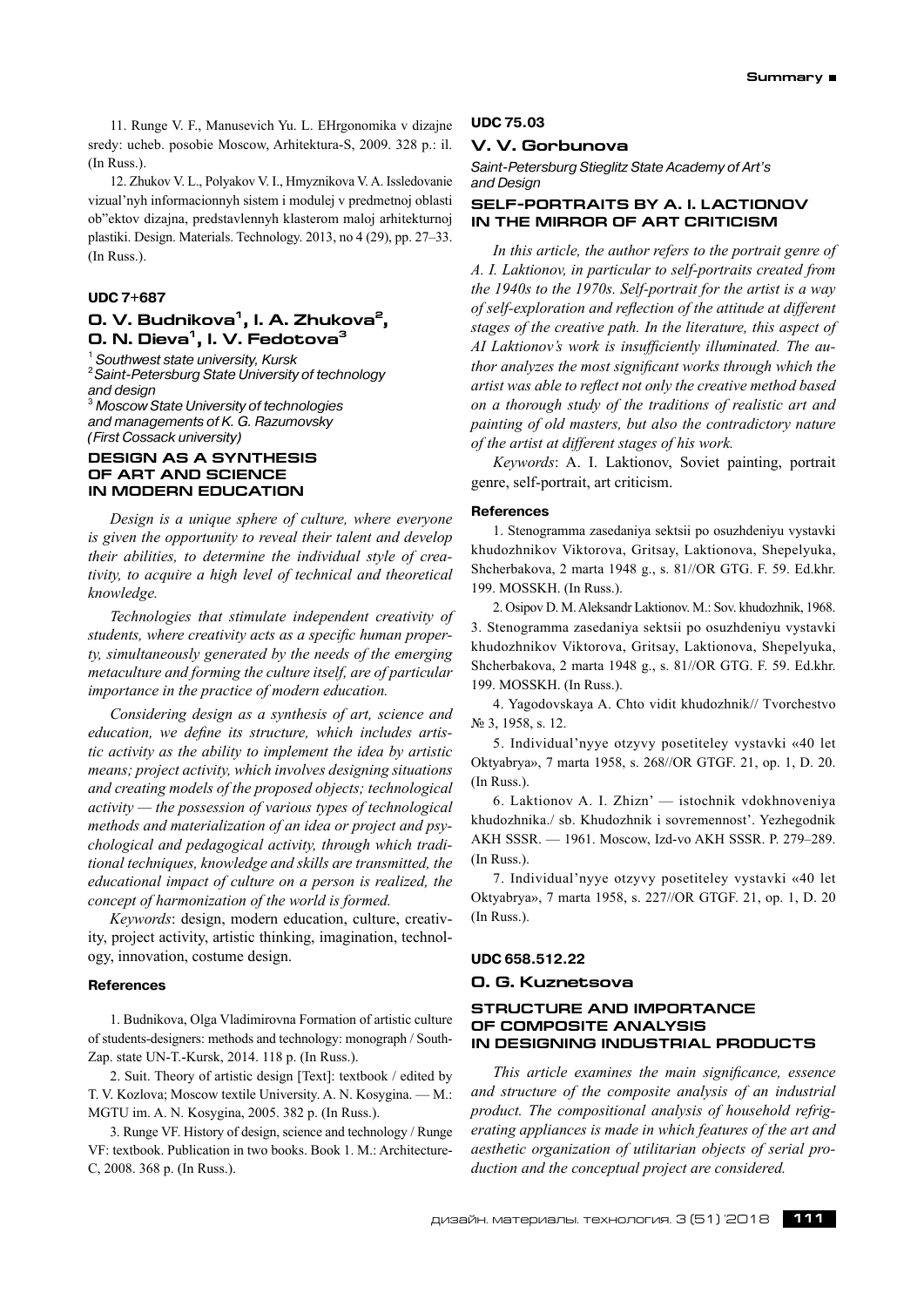#### **Summary**

*Keywords*: composition, industrial product, household refrigerator.

#### **References**

1. Bezmozdin L. N., Khudozhestvenno-konstruktivnaya deyatelnost cheloveka. [Artistic and constructive human activity]. Izdatelstvo «FAN» UzSSR, 1975, pp. 10–102 (In Russ.).

2. Somov Ju. S., Kompozicija v tehnike [Composition in engineering]. Ed. 2 nd, revised. and additional. Moscow, Mechanical Engineering, 1977, pp. 12–20 (In Russ.).

3. Kuhta M. S., Promyshlennyj dizajn: uchebnik [Industrial Design: a textbook] / M. S. Kukhta, V. I. Kumanin, M. L. Sokolova, M. G. Goldschmidt; Ed. I. V. Golubyatnikova, M. S. Kukhty: Tomsk Polytechnic University. — Tomsk: Publishing house of Tomsk Polytechnic University, 2013, pp. 157–159. (In Russ.).

4. Tuvie. Modern Nord Fridge Design by Olga Kalugina. Available at: http://www.tuvie.com/modern-nord-fridge-designby-olga-kalugina/ (accessed 05 February 2018).

5. Electrolux. Available at: https://www.electrolux.ru (accessed 02 February 2018).

# **UDC 687.18**

**A. A. Starovoitova, Zh. A. Fot** *Omsk state technical university*

**DEVELOPMENT OF PROCESSING** 

# **TECHNOLOGY OF COLLARS In the double-sided garments FROM Nuno felt**

*The specificity of the treatment of double-sided felt clothing is considered in the article. Special attention is paid to the treatment of collars and ways of their connection to the coat neck. Methods of processing of the singlelayer collars and collars, collars consisting of lower and upper parts, technology of connection them with a neck with the open edge and edging with application of machines of shuttle and chain stitches are offered.*

*Keywords*: the double-sided garments, felts, classification of collars, treatment of collars, technology connecting the collar with the neck.

#### **References**

1. Starovoitova, A. A. Development of processing technology of pockets in double-sided sewing products made of nonwoven fabric / A. A. Starovoytova, Zh. A. Fot // The design. Materials. Technology. 2017. № 3 (47). pp. 58–61. (In Russ.).

2. Androsova, G. M. Method of strengthening the structure of the felt cloth / G. M. Androsova, I. I. Shalmina, Zh. A. Fot, A. A. Starovoytova, K. A. Fisher // The design. Materials. Technology. 2017. № 3 (47). pp. 62–65. (In Russ.).

3. Details of garments. Terms and definitions: GOST 22977–89. Introduced 01.01.1991. Instead GOST 22977–78. Publication date 10.01.1990. Moscow: Publishing house of standards, 2001. 11 p.

4. Collar. Available at: https://ru.wikipedia.org/wiki/ Collar.

5. Types of collars. Available at: https://womanadvice.ru/ vidy-vorotnikov.

#### **UDC 685.4**

# **L. A. Zakharova, O. Yu. Tarasova**

*Saint-Petersburg State University of industrial technologies and design*

### **APPLICATION OF THE PRINCIPLES OF ANTHROPOMETRIC STANDARDIZATION TO THE CONSTRUCTION OF A DIMENSIONAL TYPOLOGY OF FEMALE HANDS**

*Based on the available processing results on the anthropometric data of women's hands, a calculation and a comparative analysis of the growth in population satisfaction were made to obtain the optimal number of dimensional variants of gloves and mittens products in the cases of one, two and three leading dimensional features.*

*Keywords*: women's hands, leading dimensional features, growth in population satisfaction, accumulated probability, number of dimensional variants.

#### **References**

1. Kochetkova, T. S. Аntropologicheskie i biomekhanicheskie osnovy konstruirovaniya izdelij iz kozhi: uchebnik dlya vuzov / T. S. Kochetkova, V. M. Klyuchnikova. Mosocw, Legprombytizdat, 1991. 190 p. (In Russ.).

2. Zakharova, L. А. Sovershenstvovanie funktsional'noehrgonomicheskikh kharakteristik perchatochno-rukavichnykh izdelij: dis…. kand. tekh. nauk: 05.19.05 / SPGUPTD. SPb., 2016. 234 p. (In Russ.).

3. Razmernaya tipologiya naseleniya s osnovami anatomii i morfologii: uchebnoe posobie / T. N. Dunaevskaya [i dr.]; pod red. E. B. Koblyakovoj. Moscow, Masterstvo: Аkademiya, 2001. 288 p. (In Russ.).

4. Razmernaya tipologiya naseleniya s osnovami anatomii i morfologii: uchebnoe posobie / T. N. Dunaevskaya [i dr.]; pod red. E. B. Koblyakovoj. Moscow, Masterstvo: Аkademiya, 2001. 288 p. (In Russ.).

5. Ignat'ev, M. V. Аnaliz antropometricheskikh dannykh, primenyaemykh pri postroenii standartov / M. V. Ignat'ev // Teoriya i metody antropologicheskoj standartizatsii primenitel'no k massovomu proizvodstvu izdelij lichnogo pol'zovaniya / otv. red. M. А. Gremyatskij. Moscow, Izd-vo Mosk. un-ta, 1951. pp. 14–71. (In Russ.).

#### **UDC 77.022**

### **D. A. Rumyantseva, S. S. Gurin**

Saint-Petersburg State University of Industrial technology and design

### **TECHNOLOGY OF PHOTOGRAM AS THE CREATIVE METHOD OF PHOTOGRAPHY. PHOTOGRAMS OF ALEXANDER KITAEV**

*In the article possibilities of a photogram and similar techniques as creative methods of a photo and author's application of a photograms of Alexander Kitaev are considered.*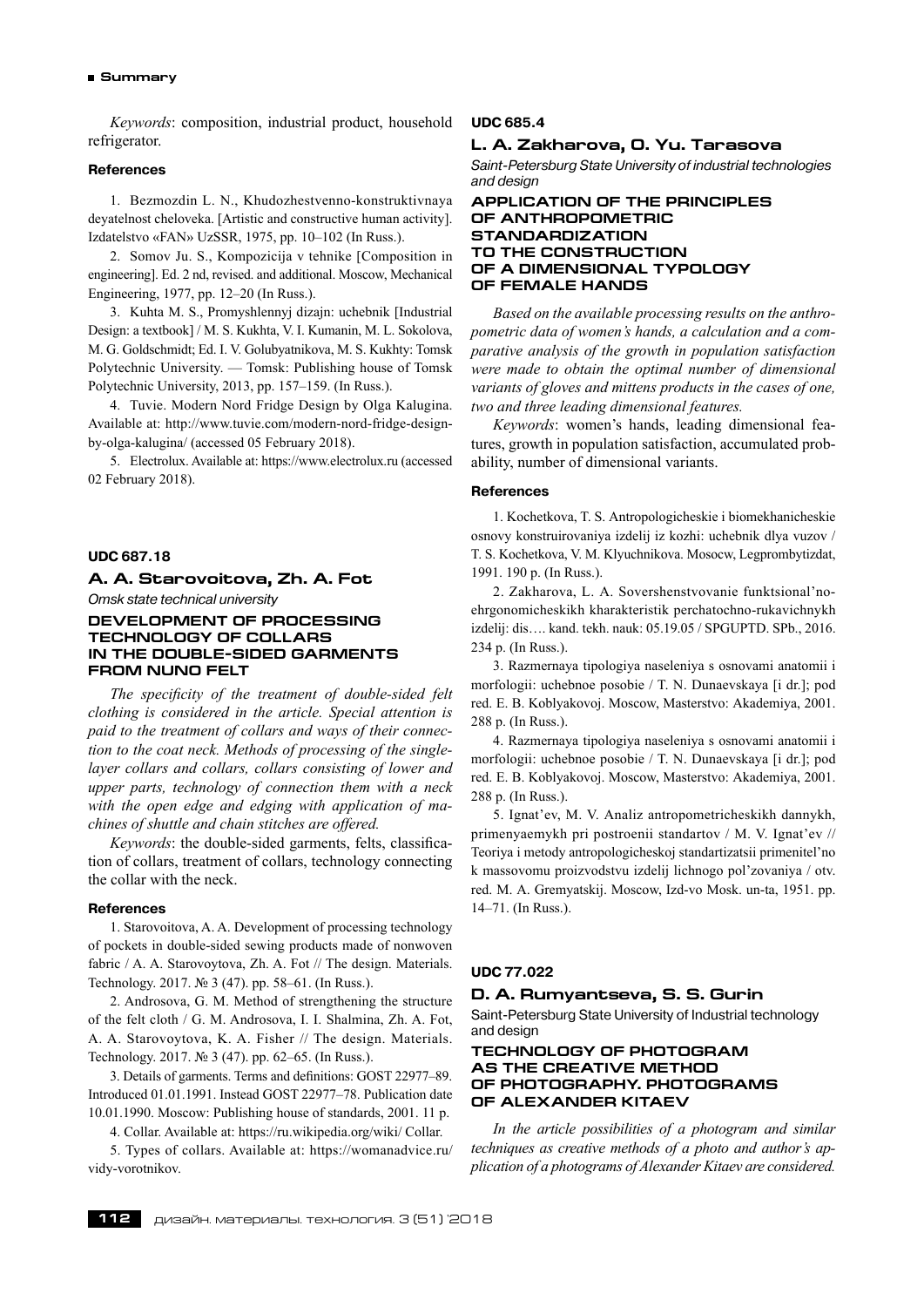*Keywords*: photogram, photograph, analog photo, photo printing, St. Petersburg photograph, Alexander Kitaev.

### **References**

1. *Gerchuk Yu.* Photo without a camera. Available at: http:// www.photographer.ru/cult/practice/344.htm (accessed 27.02.18).

2. Photogram of the. Available at: http://www.photographer.ru/ cult/practice/344.htm (accessed 24.02.18).

3. *Demidenko Yu.* Introductory article to the exhibition of Alexander Kitaev «Double bottom. Photograms». Available at: http://artoffoto.com/news/28 (accessed 24.02.18).

4. *Khatko I.* The mystery of Alexander Kitaev's photograms. Available at: http://www.photographer.ru/cult/person/7025.htm (accessed 21.02.18).

#### **UDC 677**

### **Zh. A. Fot, A. A. Starovoitova**

*Omsk State Technical University, Institute of Design and Technology*

### **RATIONAL USE OF WASTE GARMENT PRODUCTION ON THE EXAMPLE OF THE MANUFACTURE OF DESIGNER MODELS CLOTHES**

*The article deals with the problem of recycling of sewing and textile industry waste. The urgency of development of the technologies allowing to process waste not only on an industrial scale, but also in small workshops and author's studios, creating exclusive models of clothes and accessories is designated. A method is proposed is knittings an article or individual parts from strips various materials, which makes it possible to transform the process of manufacturing an author's product into a non-waste production.*

*Keywords*: clothing, knitting, garment production waste, rational use.

#### **References**

1. Frolova, I. V. Technology of obtaining regenerated fibers from textile waste in the form of a flap / I. V. Frolova, V. D. Frolov // Modern high technologies and advanced materials of textile and light industry (Progress): proceedings of the international scientific and technical conference. 2013. — №. 1 (1). — P. 132–134. (In Russ.).

2. Patent 2111295 Russian Federation, IPC D02G 3/04 Yarn for woven and knitted goods and the method of its production / E. P. Lavrentiev, N. P. Orlova, G. I. Smirnov; patent holder (s) E. P. Lavrentiev, N. P. Orlova, G. I. Smirno — № 96123785/12, declared 19.12.1996; published 20.05.1998. (In Russ.).

3. Ivanov, N. H. On the issue of recycling textile materials sewing production / N. H. Ivanov, N. H. Misko / / Proceedings of the international scientific conference «recycling of textile and light industry: theory and practice». — Vitebsk:Vitebsk state technological University, 2016. — P. 47–51. (In Russ.).

4. Karelin, S. A. Production of non-core products of textile waste — a source of additional income for clothing companies / S. A. Karelin, S. S. Grishanov, N. V. Ulyanov // In the book: proceedings 49 international scientific-technical conference of teachers and students in 2 volumes. — Vitebsk:Vitebsk state technological University, 2016. — P. 120–122. (In Russ.).

5. Kartashova, V. I., On the use of textile wastes of garment production from synthetic fibers / V. I. Kartashova, R. Z. Azanov, I. G. Davletbaev // Bulletin of Kazan technological University. 2014. — Vol. 17. — № 19. — P. 96–98. (In Russ.).

#### **UDC 745/749**

# **E. V. Denisova, I. A. Gruzdeva** *Ural Federal University*

#### **DESIGN AND MANUFACTURING FEATURES OF JEWELRY ARTICLES**

*The world of jewelry is diverse, and each article is unique in its own way. And, despite the fact that jewelry art is one of the most ancient kinds of decorative art, the approaches to designing articles are constantly being improved, as well as modern technologies are actively introduced into the jewelry technological process. This article is devoted to a review of some designing features and the using of additive technologies in jewelry.*

*Keywords*: design, jewelry collection, 3d-printing, lost wax investment casting.

#### **References**

1. Promyshlennaya kollectsia juvelirnych izdeliy: metodicheskie ukazania / E. V. Denisova — Ekateriburg: Izd-vo Ural un-ta, 2014. — 27 p. (In Russ.).

2. Zaeva N. A., Bezdenezhnych A. V. Proektirovanie sovremennych juvelirnych izdelii: ucheb. posobie / Kostroma: Izd-vo Kostrom. Gos. un-ta, 2017. — 91 p. (In Russ.).

3. Iconic Beauty Looks. Available at: http://www.vogue.co.uk/ gallery/iconic-beauty-looks-beauty-icons-through-the-years

4. Andy Warhol. Available at: http://www.lookatme.ru/mag/ how-to/contemporary\_art

5. Gruzeva I. A. Sovremennye technologii v juvelirnom dele / Liteischik Russia // 2017. — № 10, P. 32–35. (In Russ.).

6. Carey A. M. The Changing Demands on the Creative Process as a Consequence of New Technologies / A. M. Carey The Santa Fe Symposium on Jewellery Manufacturing Technology. —  $2010. - P 1 - 24.$  (In Russ.).

7. Cooper F. Sintering and additive Manufactoring: The New Paradigm for the Jewellery Manufacturer / F. Cooper // Johnson Matthey Technol. Rev. — 2015. — № 59 (3). P.233–242. (In Russ.).

### **UDC 747.5**

#### **T. Yu. Chuzhanova, V. V. Egorkina**

*Saint-Petersburg State University of Industrial Technology and Design*

### **Regularities in the dynamics of the artistic process of decorating storefronts in the historic center of the city**

*The article considers the origins and reasons for the development of the decoration of the storefront. The influ-*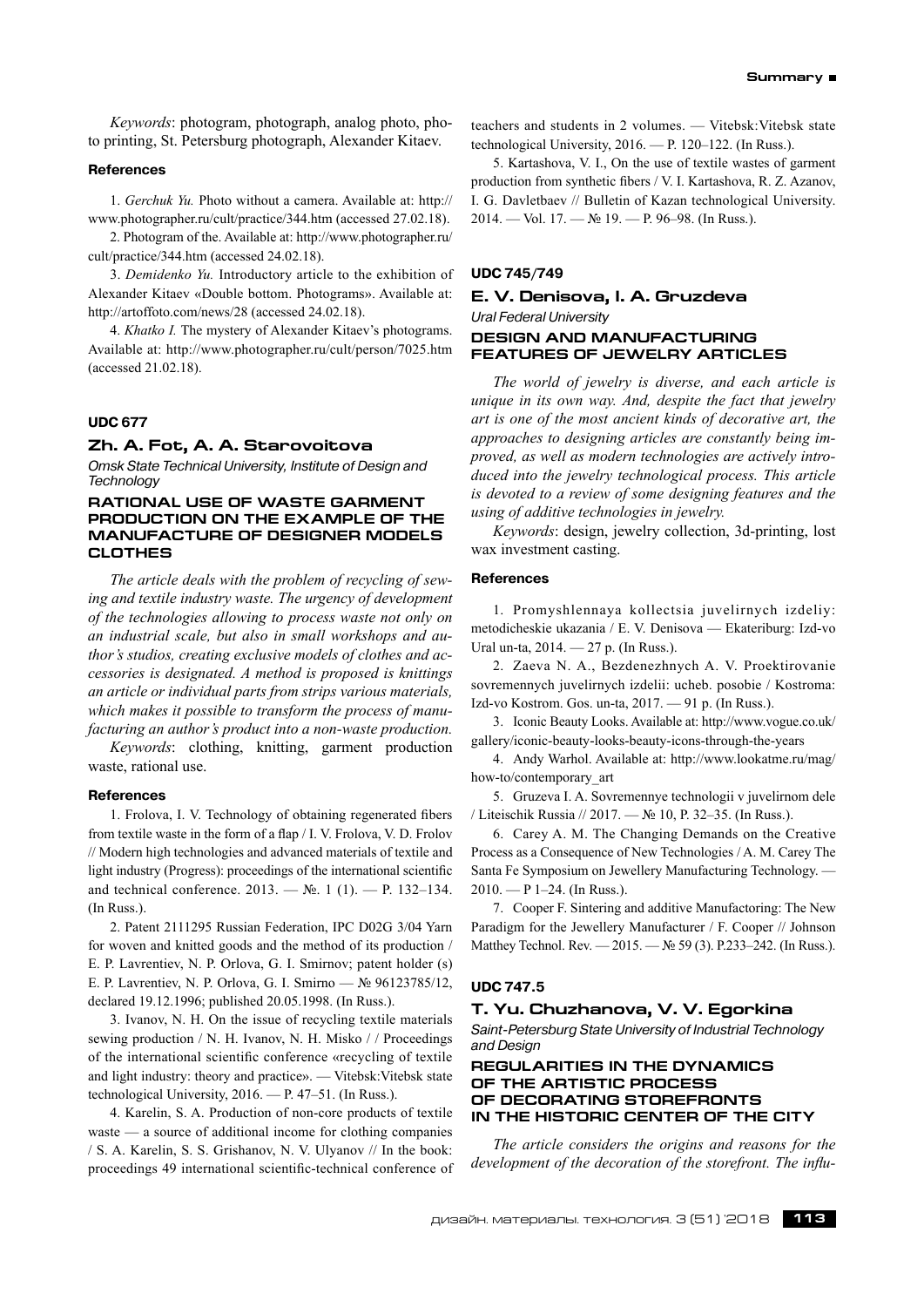#### **Summary**

*ence of the design of the foreign shop window on the design of storefronts in the historical centers*

*Keywords*: shop window, department store, commercial installation, visual merchandising.

### **References**

1. Shkola vizual'nogo merchendajzinga i oformleniya vitrin. Merchandising and windows. Kategoriya: kommercheskaya installyaciya. Available at: http://mw-training.ru/blog/tag/ kommercheskaya-installyaciya/ (accessed 28.04.2018).

2. Bogacheva N. M. Reklama, ee vozniknovenie i nekotorye svedeniya iz istorii razvitiya. M.: M-vo torgovli. Mezhduved. sovet po reklame. Sekr. Soveta. 1969. 222 p. (In Russ.).

3. Muzykant V. L. Reklama. Mezhdunarodnyj opyt i rossijskie tradicii. M.: Pravo i zakon, 1996. 224 p. (In Russ.).

4. Volosenko V. V. Vitrina. Ee ustrojstvo, osveshchenie, komponovka i montazh dekorativnyh pyaten i podstavok. Prazdnichnye vitriny / V. V. Volosenko, V. A. Verchenko. Kiev: Naukova dumka, 1974. 195 p. (In Russ.).

5. Morgan T. Vizual'nyj merchandajzing. Vitriny i prilavki dlya roznichnoj torgovli. M.: Ripol-Klassik, 2008. 255 p. (In Russ.).

6. Rossiter Dzh. Reklama i prodvizhenie tovarov / Dzh. Rossiter, L. Persi. SPb.: Piter, 2000. 651 p. (In Russ.).

#### **UDC 75.021.3**

### **Y. S. Kiknadze**

*Saint-Petersburg State University of technology and design*

### **THE ININFLUENCE OF ARTISTS OF THE FLEMISH SCHOOL ITALIAN AND GERMAN PAINTING**

*The formation of oil painting within the framework of studying the Flanders school of painting and its influence on the next generation of artists are considered.*

*Keywords*: ancient painting, Flemish painting and Italian painting, Jan van Eyck, Rubens, Italian school artists, glaze, white ground, red ground, restoration.

#### **References**

1. Petrushevsky O. Paints and painting. SPb., Printing House Of M. M. Stasyulevich. 1901. 321 p. (In Russ.).

2. Kiplik D. I. Painting Technique. Moscow, Svarog and K, 2002. 496 p. (In Russ.).

3. Shadurin A. V. "Materials and technique of painting". Educational and methodical manual. Publishing house: Altai state technical University, 2009. 105 p. (In Russ.).

4. Available at: www.louvre.fr (accessed 07.08.18).

5. Available at: http://www.hermitagemuseum.org/wps/portal/ hermitage/?lng=ru (accessed 07.08.18).

#### **UDC 75.017.4**

## **Y. S. Kiknadze**

*Saint-Petersburg State University of technology and design*

### **THE COLOR OF THE "AUTHOR'S PALETTE" AS A TOOL OF ACADEMIC PAINTING**

*The theory of color and color in painting is considered. Keywords*: academic painting, art, coloring, painting, palette, paint mixture, color mixing, color, tone, contrast in painting, color spot, color of the item.

#### **References**

1. Volkov N. N. Color in painting / N. N. Volkov. Moscow, Art, 1965. 214 p. (In Russ.)..

2. Viser V. V. Color System in painting: Studies. benefit. SPb., Peter, 2004. 192 p. (In Russ.).

3. Kiplik D. I. Painting Technique / D. I. Kiplik. Moscow, Svarog and K, 2002. 496 p. (In Russ.).

4. Wilcox M. Blue and yellow do not give green: how to get the color you really need / Per. with English. Moscow, Publishing house AST-Astrel, 2004, 199 p. (In Russ.).

### **UDC 75.03**

# **V. V. Gorbunova**

*Saint-Petersburg Stieglitz State Academy of Art's and Design*

### **To the QUESTION ABOUT the objectivity of ART CRITICISM CREATIVE METHOD A. I. LAKTIONOVA**

*The article reveals the peculiarities of painting technique in the works of the Soviet artist Alexander Laktionov. The creative manner of A. I. Laktionov reflected both the principles of socialist realism in the expression of relevant topics of pre-war and post-war time, and the traditions of realistic art and painting of old masters. Laktionov sought technical perfection of his works and preservation of historical and artistic tradition. His painting technique in critical literature was often the subject of debate, but the artist was faithful to his creative manner, which distinguished his works at exhibitions and aroused genuine interest from the audience.*

*Keywords*: A. I. Laktionov, Soviet painting, painting manner, creative method.

#### **References**

1. Laktionov A. I. Nash uchitel' i drug. Vospominaniya uchenikov I. I. Brodskogo // Pamyati I. I. Brodskogo. Vospominaniya. Dokumenty. Pis'ma. L.: Hudozhniki RSFSR, 1959. P. 162 (In Russ.).

2. Seryj G. Molodye zhivopiscy. (O vystavke diplomnyh rabot v Akademii hudozhestv.)// Arhitektura Leningrada. 1938, no 6, pp. 37, 38. (In Russ.).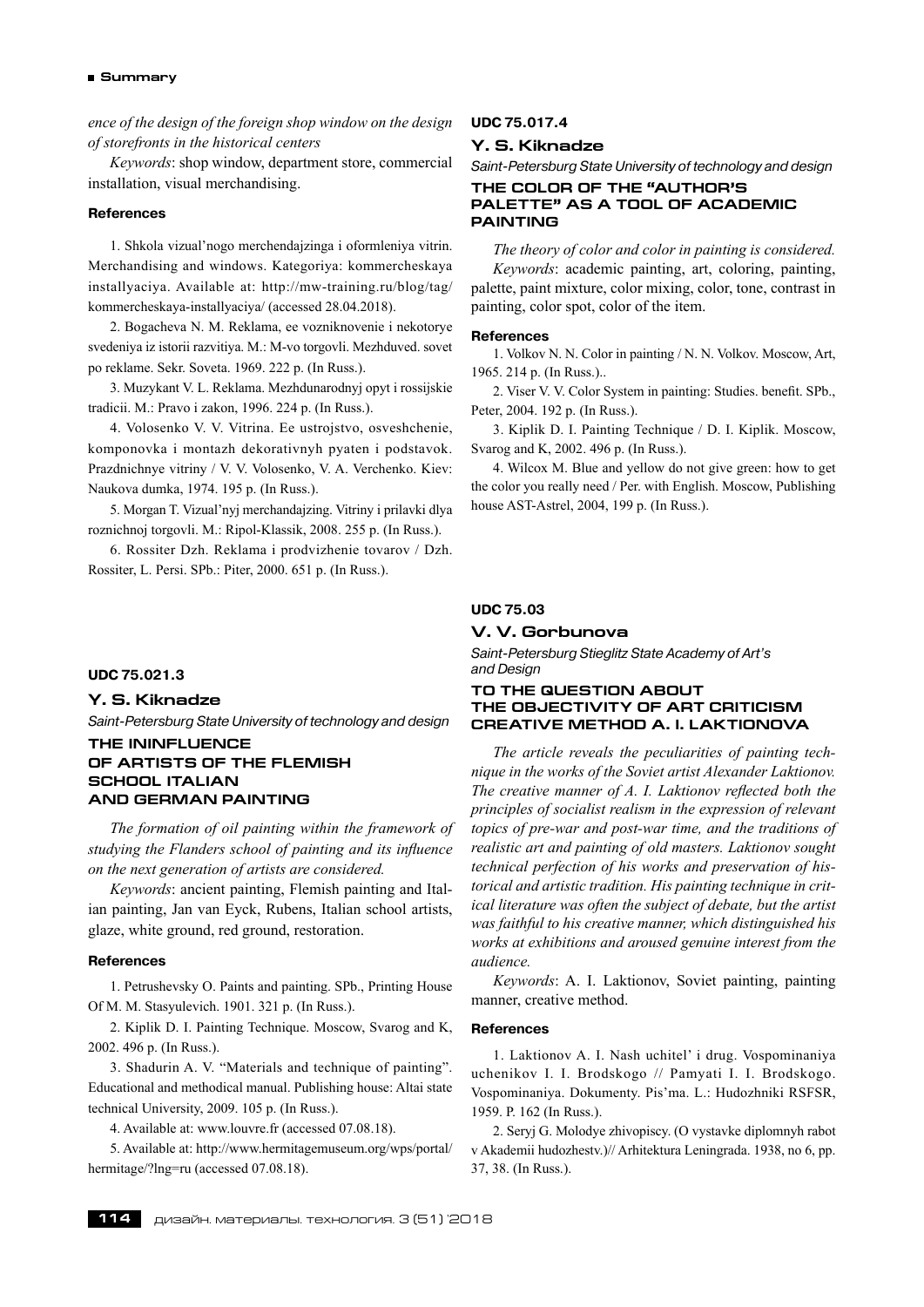3. Laktionov A. I. O lessirovkah// O zhivopisi. Sb. statej. Moscow, Izd-vo AH SSSR, 1959, pp. 97, 98 (In Russ.).

4. Stenogramma zasedaniya, posvyashchennogo obsuzhdeniyu rabot stalinskih laureatov 1947 goda, 5 maya 1948, s. 15 // OR GTG F. 59. Op. 1. D. 204 (In Russ.).

5. Zotov A. I. Za preodolenie perezhitkov impressionizma// Iskusstvo. 1950, no 1, p. 80 (In Russ.).

6. Stenogramma vstrechi zritelej s laureatom stalinskoj premii A. I. Laktionovym // OR GTG F. 18. Op. 1. D. 495, 3 yanvarya 1949 g., p. 15 (In Russ.).

7. SHCHerbakov B. Aleksandr Laktionov//Ogonek № 5 yanvar' 1983 g. p. 8 (In Russ.).

8. Osipov D. M. Aleksandr Laktionov. Moscow, Sov. hudozhnik, 1968 (In Russ.).

9. Vinner A. V., Laktionov A. I. Tekhnika sovetskoj zhivopisi. Moscow, Profizdat, 1961 (In Russ.).

10. Oliver Johnson. Kul'turnost' or Kitsch? Vanishing Reality in the Art of Aleksandr Laktionov. Studies in Slavic Cultures, VI (2007), p. 96 (In Russ.).

# **UDC [7.01+7.036] (567) ''19''**

### **Al Shammari Abu Baker Salih Mahdi**

*Saint-Petersburg State University of Industrial Tehnologies and Design*

### **Realization of new projects in the formation of the subject-spatial environment (Iraq, second half of the 20th century)**

*The article is devoted to the study of the formation of urban subject-spatial environment in Iraq in the second half of the twentieth century. New trends in artistic and technological solutions are revealed. The characteristics of such monuments as the Monument of the Revolution (D. Salim), "Mother of Iraq" (H. Rahhal), "Swords of Kadisia" (M. Gani) are given.*

*Keywords*: Iraq, 20<sup>th</sup> century art, monuments, monuments, urban environment, architecture.

### **References**

1. Bogdanov AA Contemporary art of Iraq (1900s — 1970s). L., "Art", 1982. 184 p. (In Russ.).

2. Bogdanov AA Formation and development of Arabic fine art of modern times: (Egypt, Iraq, Lebanon, Syria, Palestine): dis…. doctors of art.: 17.00.04. [Place of defense: Leningrad, Academy of Arts. 1990] Typing. On the Russian Academy of Arts, p.11, op.1, ed.khr 1249. (In Russ.).

3. Weimarn B. V. The art of the Arab countries / / The general history of arts. T. VI, book. 1. Art of the 20th century. Kolpinsky Yu. D., Weimarn B. V. and others (eds.) M., "Art", 1965. 932 p. Fig. 321. (In Russ.).

4. Medvedev V. Yu. Scientific aspects of design: a collection of articles. SPb.: SPGUTD, 2016. 365 p. P.90. (In Russ.).

5. Djebra I. D. Contemporary art of Iraq: Movement of painting. Trans. with Arabic. 1970. 17 pp. (In Russ.).

6. Danzig B. M. Arabs of Iraq // Danzig B. M. Middle East: Collection of articles. Academy of Sciences of the USSR, Institute of Oriental Studies. M., Science, 1976. 359 p. (In Russ.).

7. Mumford L. Myth of the Machine: Techniques and the Development of Humanity / Lewis Mumford; [Trans. from English.]. — M.: Logos Σ, 2001. — 404 p. (In Russ.).

8. M. A. Dandamayev. Culture of the Peoples of Ancient Mesopotamia // The History of the Ancient East: A study for university students studying in the specialty "History" / A. V. Visagin, M. A. Dandamaev, MVKryukov and others; Under red.V. Kuzishchina. — 3rd ed., Pererab. and additional. — Moscow: Higher School., 1999. — 462 p. P.179 (In Russ.).

9. Al Shammari Abu Baker Salih Mahdi, Kolesnik II Monument of Javad Salim "Monument of the Revolution" as a symbol of freedom of the Iraqi people // Science Week SPbPU: materials of a scientific conference with international participation. Humanitarian Institute. — SPb.: Publishing house of Polytechnic. Univ., 2018. 516 p. (In Russ.).

10. Al Shammari Abu Baker Salih Mahdi, Kalashnikova NM The birth of a new art in Iraq (the twentieth century) // Scientific journal "Bulletin of the St. Petersburg State University of Technology and Design" (Series 2. Arts, Philology). № 3, 2017. pp. 3–9 (In Russ.).

#### **UDC 72.04.03**

#### **T. Yu. Chuzhanova, A. K. Kosacheva**

*Saint-Petersburg State University of Industrial Technology and Design*

### **The history of the art of architectural decor in the artistic carving of Tomsk**

*The article analyzes the history of carved decor in the architecture of Tomsk. Particular attention is paid to the traditional techniques of artistic wood carving, as well as the carved decor of architectural elements of tent roofs, cornices and pediments.*

*Keywords*: architecture, decor, artistic carving, Tomsk.

#### **References**

1. Dmitriyenko N. M. Istoriya Tomska / N. M. Dmitriyenko; Nats. issled. Tom. gos. un-t. Tomsk: Izd-vo Tomskogo universiteta, 2016. 206 p. (In Russ.).

2. Traditsii derevyannogo zodchestva Russkogo Severa i klassicheskiye detali barokko i klassitsizma. Available at: https:// myrussianland.ru/goroda-i-regiony/tomskoe-kruzhevo-i-ne-tolko. html (accessed 08.05.2018) (In Russ.).

3. «Dom s shatrom». Osobnyak kuptsa G. M. Golovanova. Available at: http://qrtomsk.ru/ru-RU/Places/19 (data obrashcheniya: 09.05.2018) (In Russ.).

4. Derevyannaya arkhitektura Tomska. Avtor vstupitel'noy stat'i i kommentariyev zasluzhennyy arkhitektor RSFSR E. I. Dreyzin. Upr. kul'tury Tom. oblispolkoma. Proyektnyy in-t «Tomskgrazhdanproyekt». Moscow, Sov. khudozhnik, 1975. 181 p. (In Russ.).